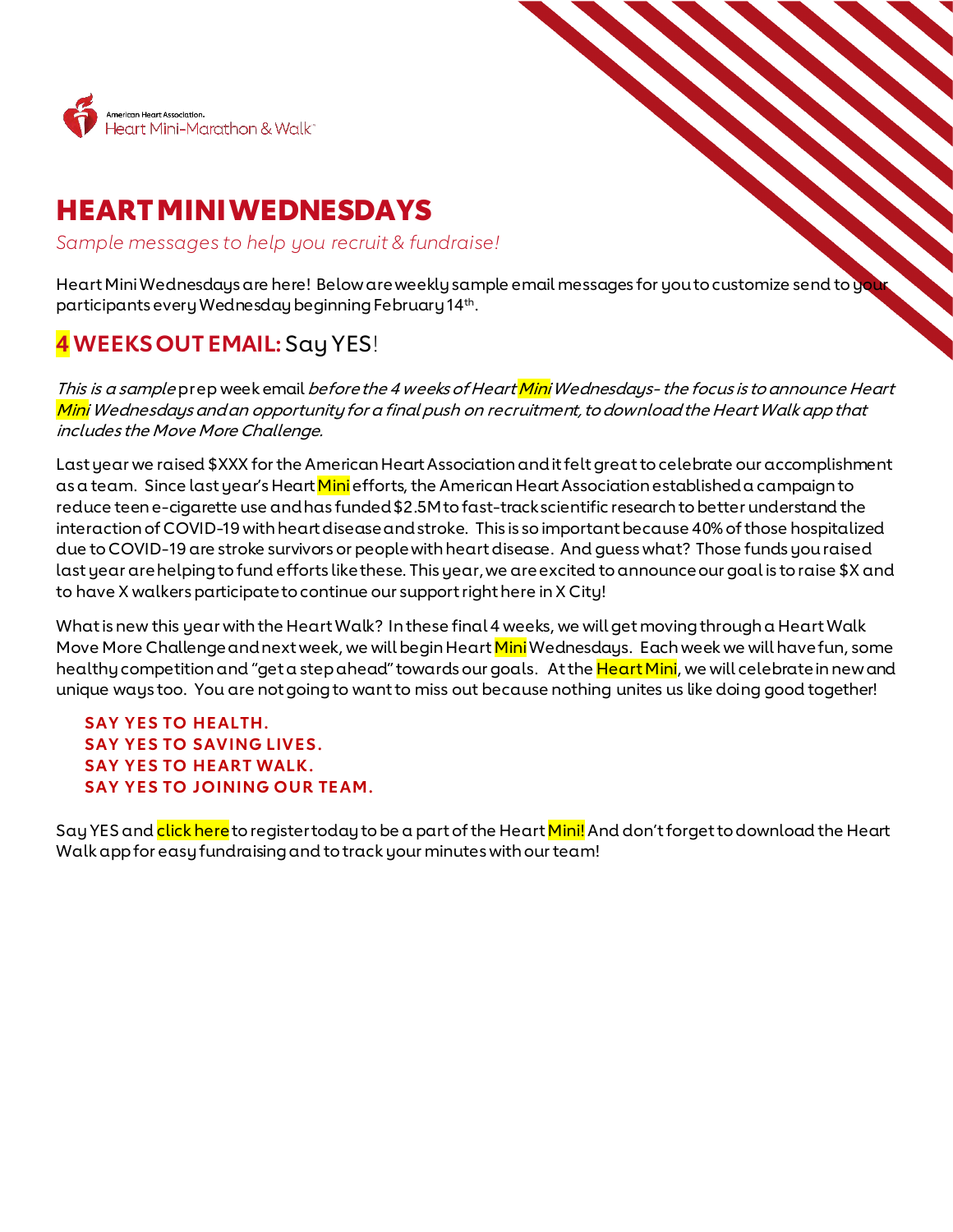

# HEART MINIWEDNESDAYS

## **3 WEEKS OUT EMAIL:** GET MOVING

EMAIL SUBJECT HEADLINE: Countdown to Heart Mini!

EMAIL BODY: Welcome to Heart Mini Wednesdays!

Thank you for participating in this year's Heart Mini and raising critical funds for the American Heart Association. As you know, our goal this year is to raise \$X while having fun as a team. Congratulations! To date, we have raised \$X and over the next four weeks, on every Wednesday, we will work together to raise the remaining \$X to save lives. Each week, we will get moving to stayahead of our fundraising goal and our own health. Are you ready for your FIRST Heart Mini Wednesday to begin? 3...2...1...Let's Start Moving More:

Get a Step Ahead:



Insert Fundraising Challenge (see last page for ideas)



Step up your physical activity! In these final weeks, we are going to raise our heart beats while raising funds for the American Heart Association. If you have not already, download the Heart Walk App to start tracking your minutes of movementwith us. Let's add in more movement each week together!

Tomorrow, we will send out an update celebrating you: (sample measures)

- Top 3 fundraising teams from today
- All teams who raised at least \$X today
- New Individual Walkers who achieved \$1,000 Top Walker status
- How many minutes/hours to date we have walked togetherto date

The funds you raise today may bridge the gap in research funding for women's heart health or put scientific stroke advances in doctor's hands.

Nothing unites us like doing good together.

**SAY YES TO HEALTH. SAY YES TO SAVING LIVES.**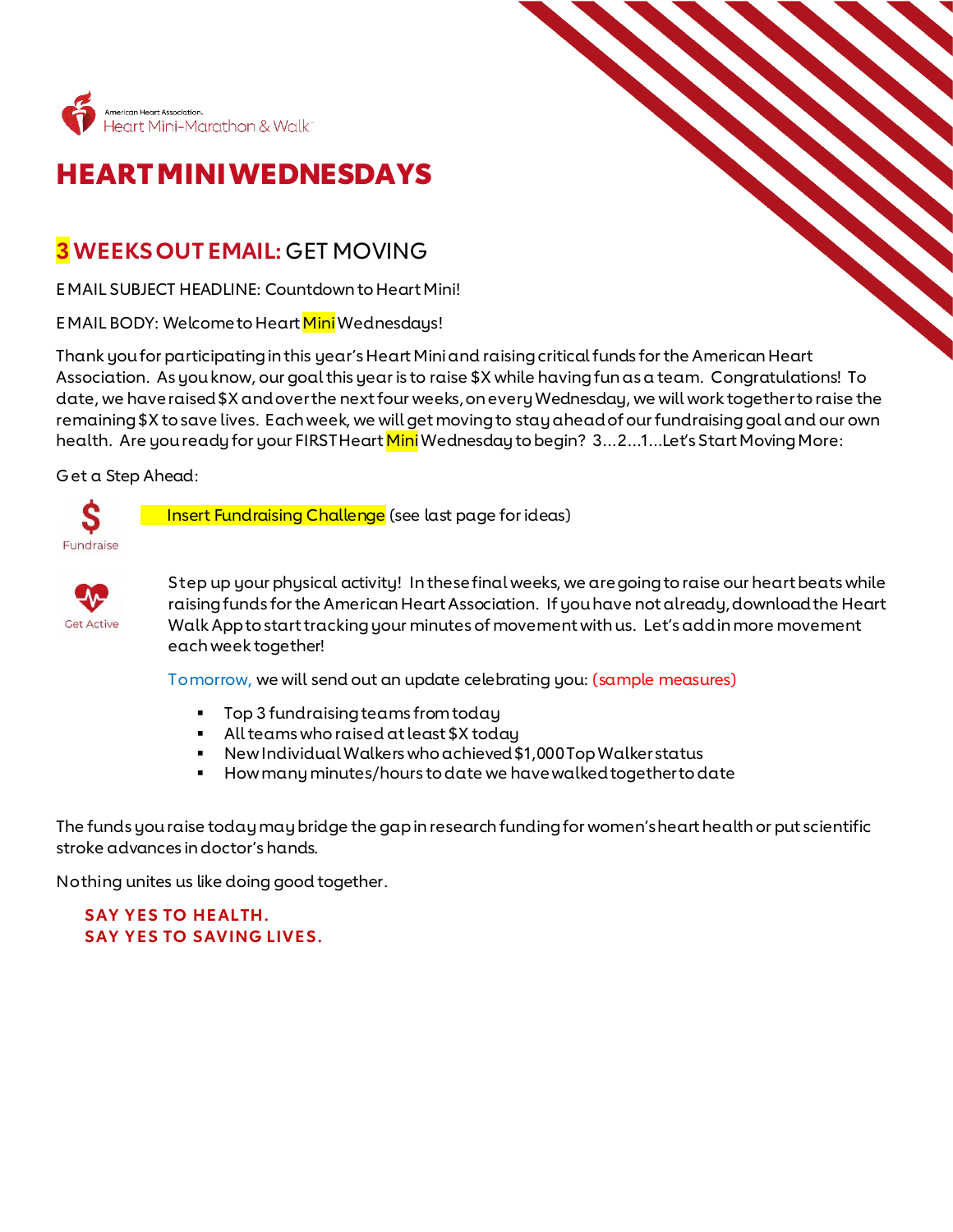# HEART MINI WEDNESDAYS

## **2 WEEKS OUT EMAIL:** Pay tribute and celebrate a survivor!

EMAIL SUBJECT: We Walk for the BEST Reasons

EMAIL BODY: We are 3 weeks away from the HEART MINI! You are part of something big, maybe the biggest Heart Mini yet, thank you for committing to our team AND making a difference. Each of us walks for a reaso Who are you walking in tribute to? Attached is a Tribute sign. Fill in the name of who you are walking in honor of this year and print it out, save it as a background on your computer or hang it up on your wall. Every step we take from here on out is for them.

Great news, we have raised \$X towards our goal of \$X!

How can you Get a Step Ahead?



Insert Fundraising Challenge (see last page for ideas)



Double your minutes today! Let's move more while saving lives! What if we each doubled our minutes of activity today? Where would that take us- could we collectively walk to (insert the next city) or to the moon. How much movement will we have on tomorrow's leaderboard towards our collective goal?

Tomorrow, we will send out an update celebrating you: (sample measures)

- Top 3 fundraising teams from today
- All teams who raised at least \$X today
- New Individual Walkers who achieved \$1,000 Top Walker status
- **How many minutes to date we have walked together**

Nothing unites us like doing good together.

**SAY YES TO HEALTH. SAY YES TO SAVING LIVES.**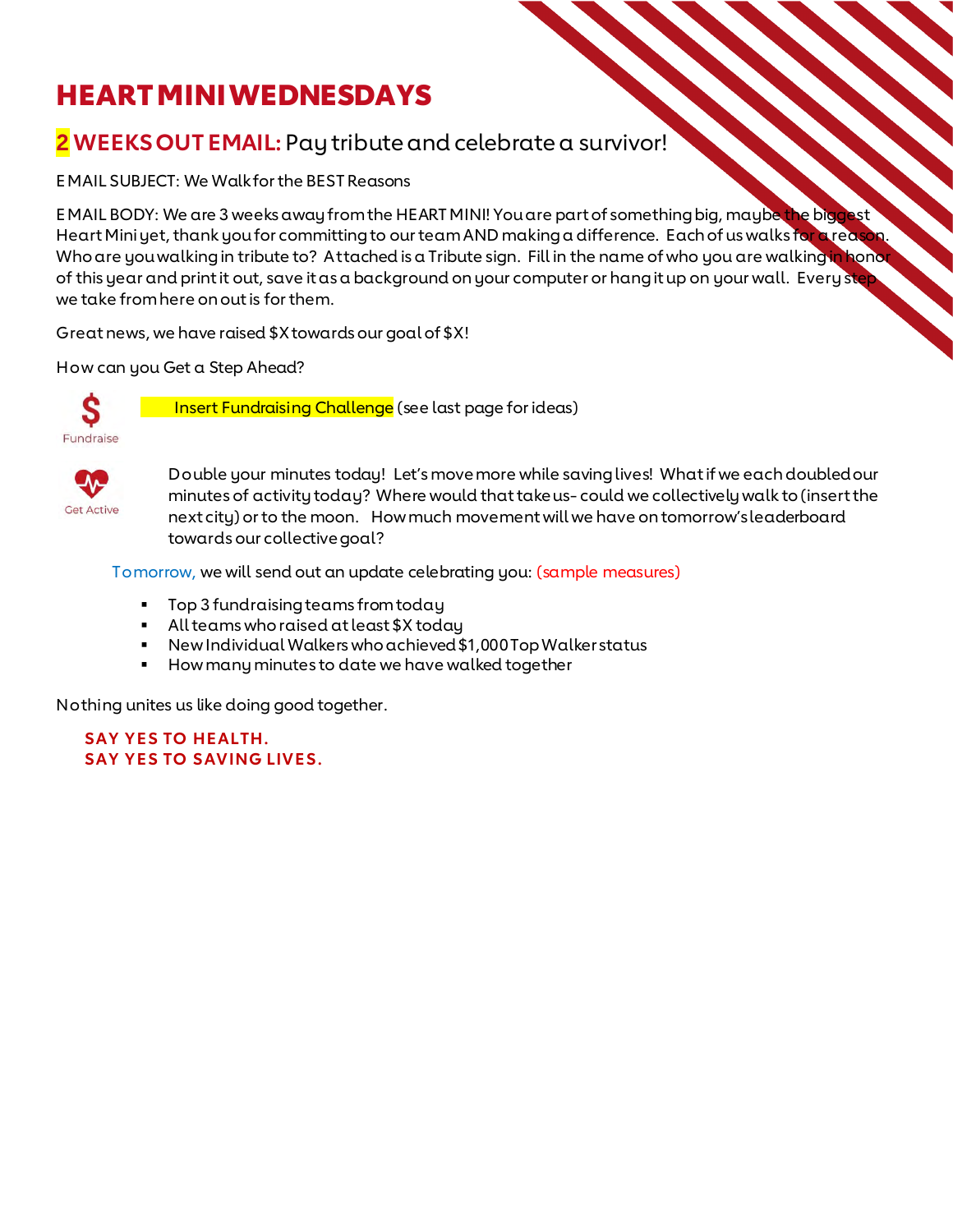

# HEART MINIWEDNESDAYS

## **1 WEEK OUT EMAIL:**Happy Heart Mini Week!

EMAIL SUBJECT: This is the BIGGEST Heart MiniFundraising Week of the Year

EMAIL BODY: Thank you for being amazing and coming together to save lives.

Bonus: Our hearts are healthier too.

We have raised \$X towards our goal of \$X! This is the final countdown before we celebrate our collective efforts in our company and in our community at the Heart Mini. I can't wait to see you during our company celebration and give you each a virtual "high five". Don't forget to tune into our team celebration featuring  $X$ , Y, Z through X this link at X time. We will announce our top teams, our final total and how many minutes/hours we have moved together.

Let's take some big moves today, together:





One Minute Closer: Every minute you move today gets you one minute closer to your goal. Stop for a moment, write down how many minutes you want to accomplish today. Next, write down 3 ways you can make that happen. Together we will move more while saving lives! Just a few days to go,

finish strong!!!

Tomorrow, we will send out an update celebrating you: (sample measures)

- Top 3 fundraising teams from today
- All teams who raised at least \$X today
- New Individual Walkers who achieved \$1,000 Top Walker status
- **How many minutes to date we have walked together**

Nothing unites us like doing good together.

**SAY YES TO HEALTH. SAY YES TO SAVING LIVES.**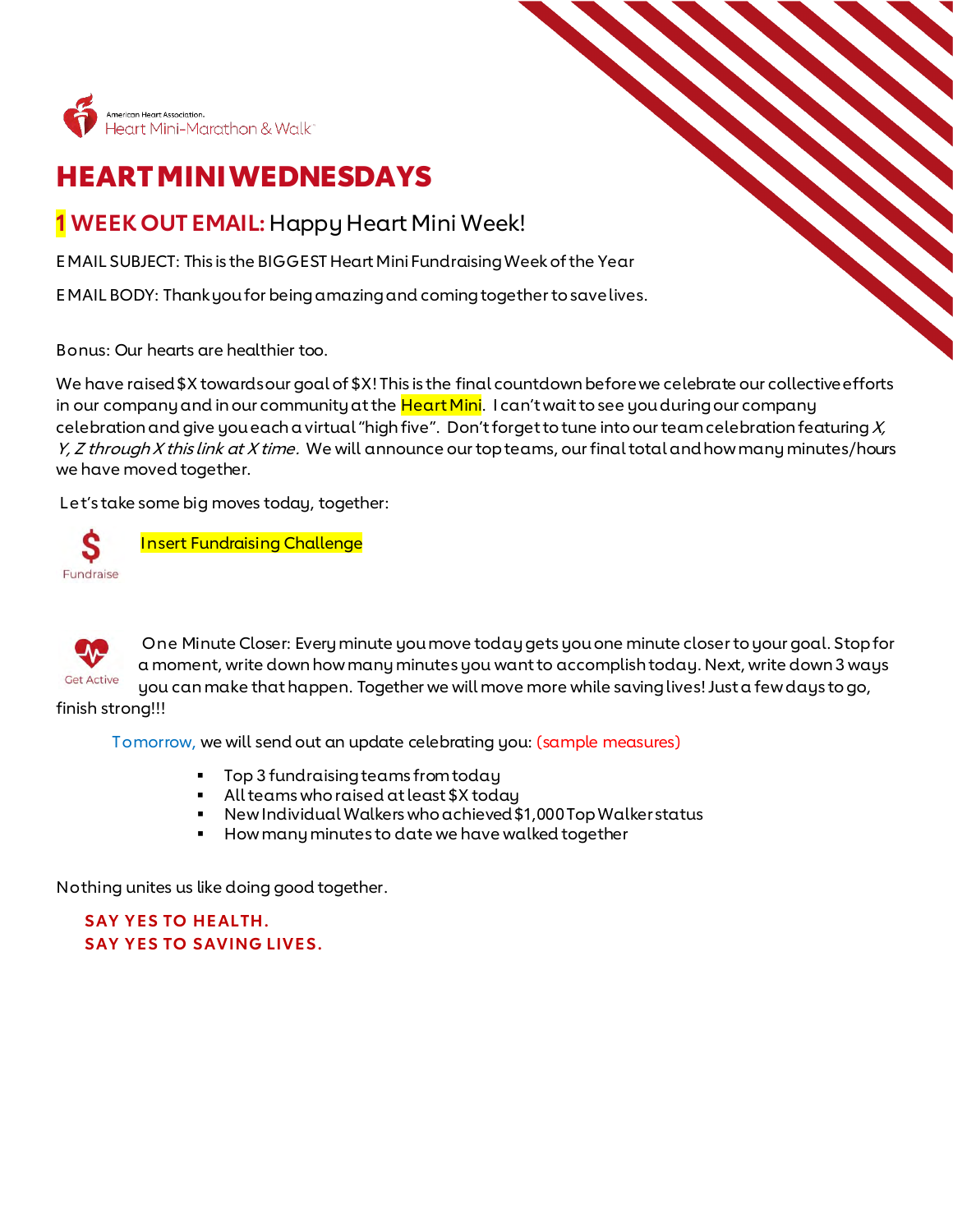#### SAMPLE CHALLENGE #1

Fundraising Challenge: Toraise \$x today! If each team collectively raises at least \$x

we will accomplish our goal easily. And to make it fun, how about SIX DONATIONS

### CHALLENGE:

- Goal: Every Walker to secure at least SIX online donations today
	- Pro Tips:
		- o Download the Heart Walk App and send emails or texts to friends and family. Walkers who raise funds through the App raise on average 3x's more!
		- o Launch your Facebook Fundraiserwith a personalized photo
- Score: You'll score a "point" every time you get SIX online donations
- Vote with Your Points:Each point you earn gets you a "vote" to help select the ZOOM background *the CEO* uses during his week's virtual meeting appearance!

#### SAMPLE CHALLENGE #2

Fundraising Challenge: Toraise \$x today! If each team collectively raises at least \$x we will accomplish our goal easily! So, let's make this interesting…the 3 teams with the greatestnumber of online donations today will win X

#### SAMPLE CHALLENGE #3

Fundraising Challenge: Toraise \$x today! If each team collectively raises at least \$x we will accomplish our goal easily! Everyone who raises at least \$50 today gets their name in a hat to win X- 10 winners will be selected

### SAMPLE CHALLENGE #4

Fundraising Challenge: Toraise \$x today! If each team collectively raises at least \$x we will accomplish our goal easily! Everyone who raises at least \$50 today gets their name in a hat to win X- 10 winners will be selected

For those who achieve Top Walker and have raised \$1,000 by 5pm – you will be invited to an exclusive virtual lunch with our CEO, Joe Bishop

#### SAMPLE CHALLENGE #5

Fundraising Challenge: To raise \$x today! If each team collectively raises at least \$x we will accomplish our goal easily! Every team who collectively raises \$1,000 today will receive virtual lunch with the CEO, gift cards etc…

#### SAMPLE CHALLENGE #6

Fundraising Challenge: Toraise \$x today! If each team collectively raises at least\$x we will accomplish our goal easily! The first 5 teams to raise at least \$1,000 today will win X

#### SAMPLE CHALLENGE #7

Fundraising Challenge: Toraise \$x today! If each team collectively raises at least \$x we will accomplish our goal easily! Now let's double your fun- each walker who raises at least \$50 today will be matched through our company foundation/by our CEO etc…!